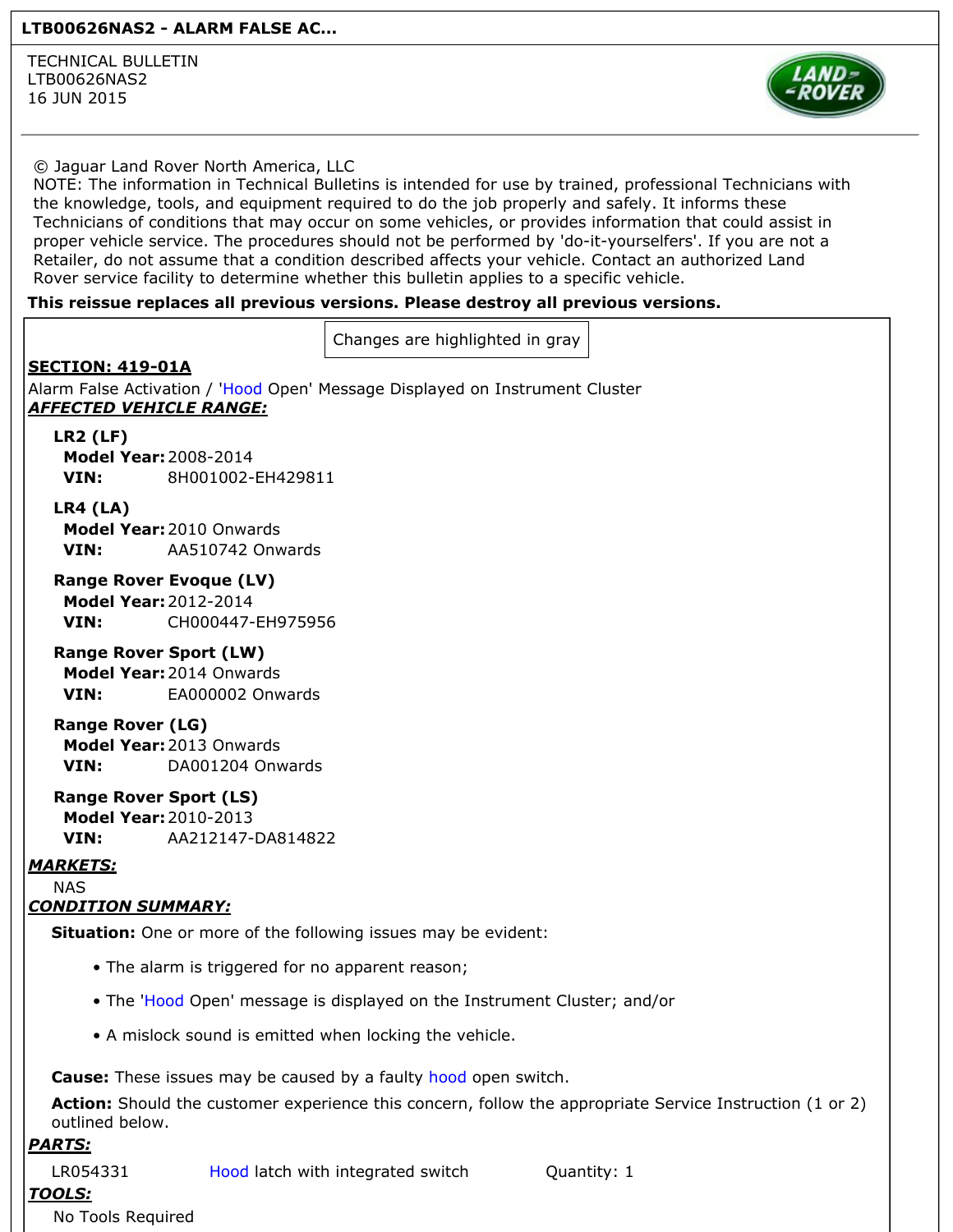# WARRANTY:

 $\triangle$ NOTE: Repair procedures are under constant review, and therefore times are subject to change; those quoted here must be taken as guidance only. Always refer to TOPIx to obtain the latest repair time.

 $\triangle$ NOTE: DDW requires the use of causal part numbers. Labor only claims must show the causal part number with a quantity of zero.

| <b>DESCRIPTION</b>                                         | <b>SRO</b> | <b>TIME</b><br>(HOURS) | <b>CONDITION</b><br><b>CODE</b> | <b>CAUSAL</b><br><b>PART</b> |
|------------------------------------------------------------|------------|------------------------|---------------------------------|------------------------------|
| Hood latch w/switch - Renew - LR2 (L359)                   | 86.77.20   | 0.9                    | 42                              | LR041431                     |
| Hood latch w/switch - Renew - LR4 (L319)                   | 86.77.20   | 0.3                    | 42                              | LR041431                     |
| Hood latch w/switch - Renew - Range<br>Rover Evoque (L538) | 86.77.20   | 0.4                    | 42                              | LR041431                     |
| Hood latch w/switch - Renew - Range<br>Rover Sport (L494)  | 86.77.20   | 0.3                    | 42                              | LR041431                     |
| Hood latch w/switch - Renew - Range<br>Rover Sport (L320)  | 86.77.20   | 0.3                    | 42                              | LR041431                     |
| Hood latch w/switch - Renew - Range<br>Rover (L405)        | 86.77.20   | 0.2                    | 42                              | LR041431                     |

 $\triangle$ NOTE: Normal Warranty procedures apply.

# **SERVICE INSTRUCTION 1**

# SERVICE INSTRUCTION '1' FOR ALL VEHICLES EXCEPT LR2 (L359)

 $\bigtriangleup$  NOTE: some components shown removed for clarity.

- 1. Refer to hood switch removal procedure (see TOPIx Workshop Manual, section 419-01A).
- 2. When switch is removed, disconnect the release cable and remove the hood latch.



3. To install, reverse the removal procedure aligning the latch as follows.

- Loosen the two hood latch bolts.
- Lower the hood and check for alignment.
- Open the hood and tighten the bolts to 10Nm (7lbf ft).
- Check the operation of the hood safety latch.
- If necessary, repeat the above adjustment procedure.

# SERVICE INSTRUCTION 2

# SERVICE INSTRUCTION '2' FOR LR2 (L359) VEHICLES ONLY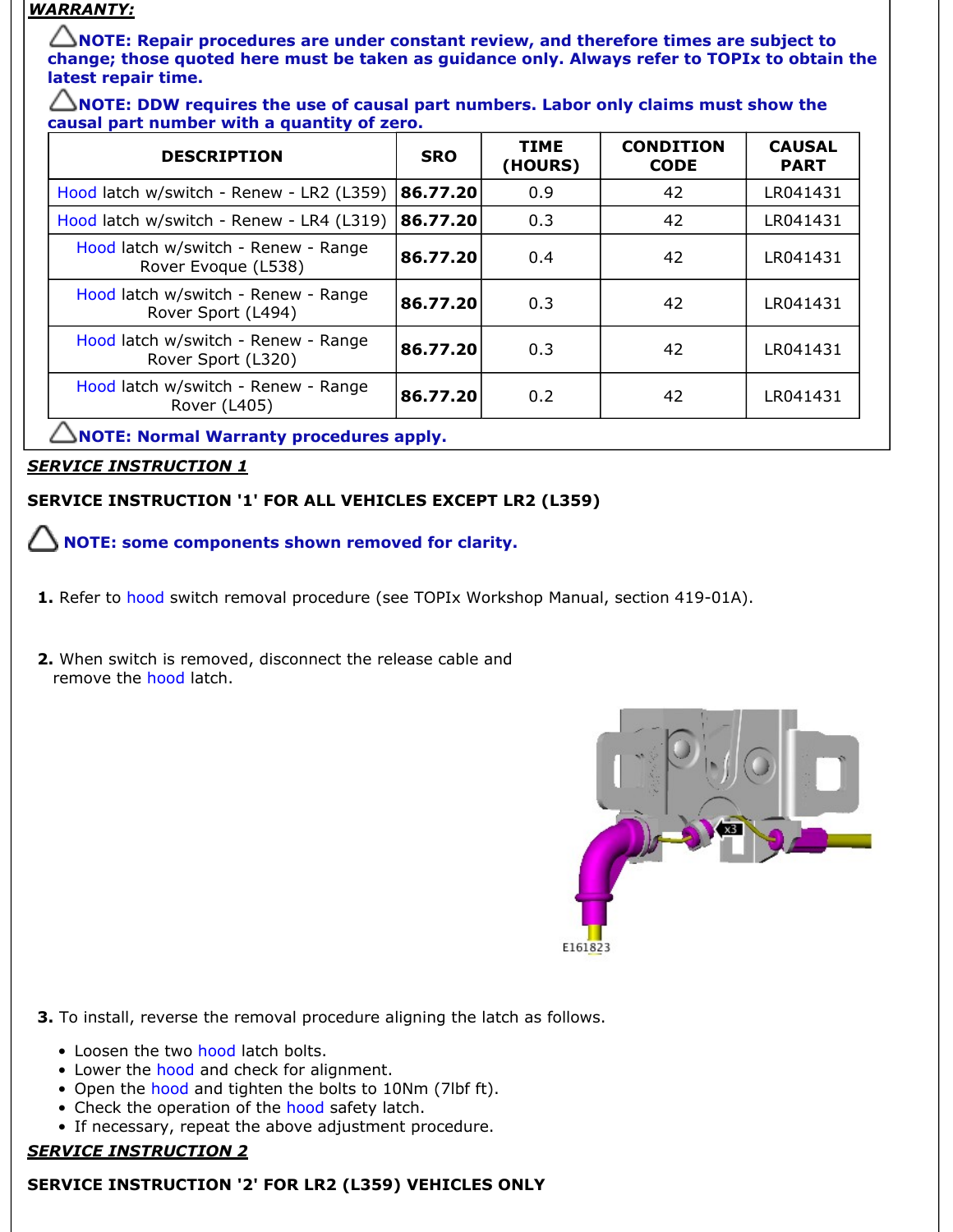# **NOTE: some components shown removed for clarity.**

- 1. Remove the front bumper cover (see TOPIx Workshop Manual, section 501-19).
- 2. Remove the two fixing bolts and move the latch aside.



E161816

3. Disconnect the electrical connector on the hood switch.



4. Disconnect the cable and remove the hood latch.



E161818

5. To install, reverse the removal procedure aligning the latch as follows.